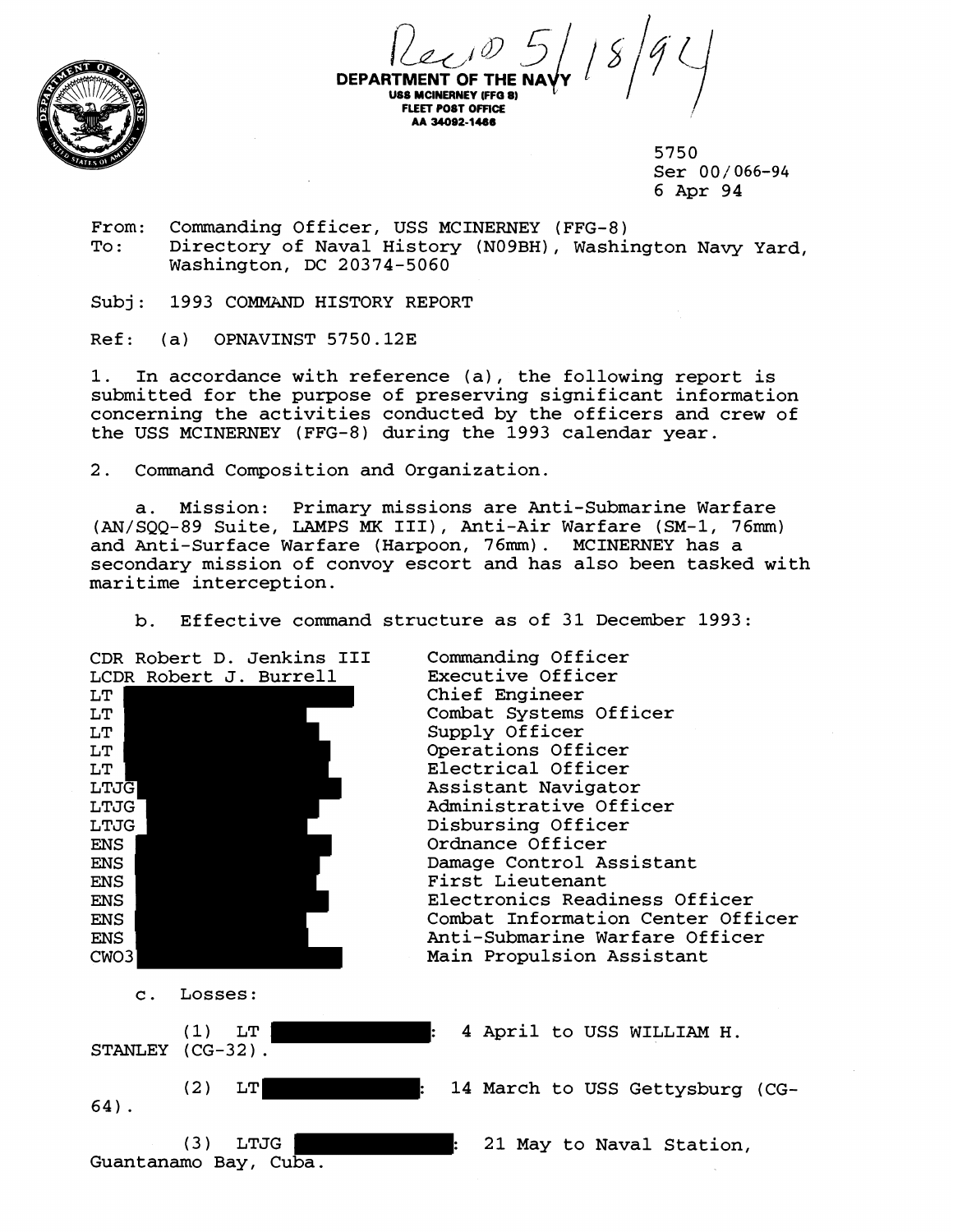**(4)** LT : **4** June to Pre-commissioning Unit John Stemis **(CVN-74) (5)** LT : **18** June to Surface Warfare Officers School Command, Newport, RI. (6) LT : **30** July released from active duty. **(7)** LT : **1** October to U.S. Military Group, Bogota, Colombia. **(8)** LT : **31** October released from active duty. **(9)** LCDR : **12** November to Naval War College, Newport, RI d. Gains: **(1) ENS** : **1** January from **USS** Stark (FFG-**31). (2)** LT : **5** February from Commanding Officer, Naval Reserve Center, Atlantic City, NJ. (3) ENS : **30** January from Surface Warfare Schools Command, Newport, RI . **(4)** LT : **8** April from Surface Warfare Schools Command, Newport, RI **(5)** ENS : 2 May from Fort McClellan Schools, Anniston, **AL.**  (6) LT : **18** May from Naval Damage Control Training Center, Philadelphia, PA. **(7)** LTJG : **11** August from Fleet Training Center, Norfolk, VA. **(8)** ENS : **24** August from Patrol Combatant Missile Squadron 2 Mobile Logistic Support Group, Key West, FL. **(9)** ENS : **4** October from Combat Training Center Atlantic, Virginia Beach, VA.

**(10)** LCDR Robert **J.** Burrell: **8** November from Afloat Training Group Atlantic Engineering Training Group, Norfolk, VA.

 $\overline{2}$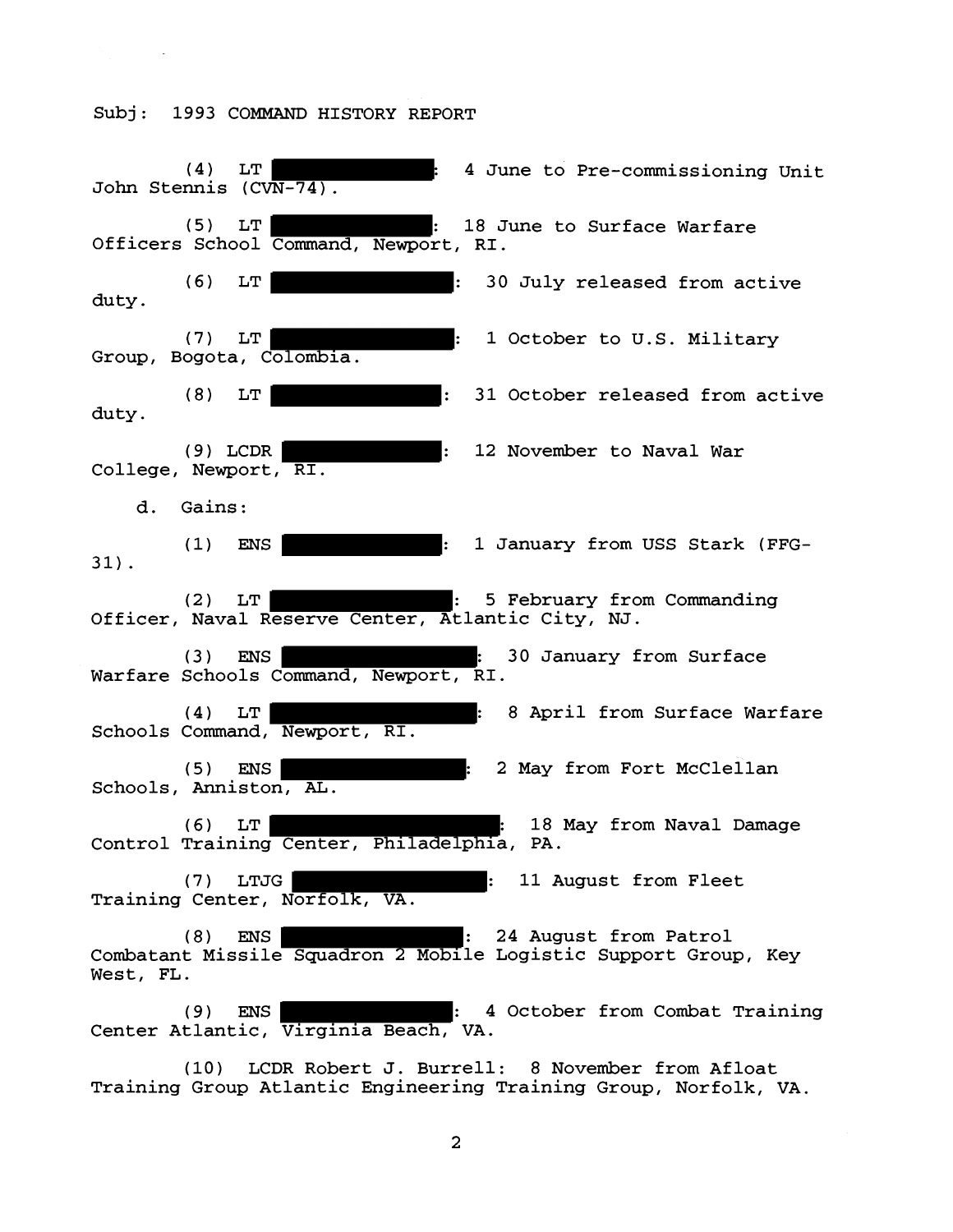$\bar{\mathcal{A}}$ 

e. Chronological Order of Events:

| $01 - 08$ Jan:       | Maritime Interception Operations, North<br>Red Sea.                                      |
|----------------------|------------------------------------------------------------------------------------------|
| $09$ Jan:            | Transit Suez Canal.                                                                      |
| $10 - 11$ Jan:       | Transit to Haifa, Israel.                                                                |
| $12 - 18$ Jan:       | Port Visit/Restricted Availability -                                                     |
|                      | Haifa, Israel.                                                                           |
| $19 - 21$ Jan:       | Mediterranean Sea Operations.                                                            |
| $22 - 23$ Jan:       | Port Visit/Standing Naval Forces                                                         |
|                      | Mediterranean Turnover with USS                                                          |
|                      | HALYBURTON (FFG-40) - Catania, Sicily.                                                   |
|                      | 24 Jan-04 Feb: Standing Naval Forces Mediterranean                                       |
|                      | Maritime Interception Operations,                                                        |
|                      | Adriatic Sea. COMSTANAVFORMED embarked.                                                  |
| $05-09$ Feb:         | Port Visit - Ancona, Italy.                                                              |
| $06-09$ Feb:         | Engineering Training Group Visit.                                                        |
| 10-18 Feb:           | Standing Naval Forces Mediterranean                                                      |
|                      | Maritime Interception Operations,                                                        |
|                      | Adriatic Sea.                                                                            |
|                      | 18 Feb-10 Mar: Command Assessment of Readiness and                                       |
|                      | Training Phase I.                                                                        |
| 19-22 Feb:           | Port Visit - Naples, Italy.                                                              |
| 23 Feb-05 Mar:       | Standing Naval Forces Mediterranean                                                      |
|                      | Maritime Interception Operations,                                                        |
|                      | Adriatic Sea.                                                                            |
| $05 - 08$ Mar:       | Port Visit - Catania, Sicily.                                                            |
| $09-19$ Mar:         | Standing Naval Forces Mediterranean                                                      |
|                      | Maritime Interception Operations,                                                        |
|                      | Adriatic Sea.                                                                            |
| $16$ Mar:            | Standing Naval Forces Mediterranean                                                      |
|                      | Maritime Armed Forces Journal                                                            |
|                      | International Media Visit.                                                               |
| $18$ Mar:            | Last day on station - Standing Naval                                                     |
|                      | Forces Mediterranean, Mediterranean Sea.                                                 |
| $18-19$ Mar:         | Inport Palma, Spain, for turnover with                                                   |
|                      | USS HAWES (FFG-53).                                                                      |
| $20 - 25$ Mar:       | Depart Palma, Spain.                                                                     |
|                      | 26 Mar-04 Apr: Transit to Bermuda.                                                       |
| 31 Mar-03 Apr: SWAI. |                                                                                          |
| $01$ Apr:            | CPO 100th Anniversary.                                                                   |
| 03 Apr:              | VADM Lair, Commander Battle Force Sixth                                                  |
|                      | Fleet visit.                                                                             |
| $04$ Apr:            | Brief stop for personnel in Bermuda.                                                     |
| $04 - 07$ Apr:       | Transit to Mayport, FL, Tiger Cruise.                                                    |
| $07$ Apr:            | Homecoming.                                                                              |
|                      | 07 Apr-10 May: Post Deployment Leave and Upkeep.                                         |
| $03 - 07$ May:       | Surface Vessel Torpedo Tube Inspection.                                                  |
|                      | SQR-19 Internal Recording System                                                         |
| 05 May:              | Removal.                                                                                 |
|                      |                                                                                          |
|                      | 10 May-07 Jun: Pre-Selected Restricted Availability<br>Intermediate Maintenance Activity |
|                      | Availability.                                                                            |
|                      |                                                                                          |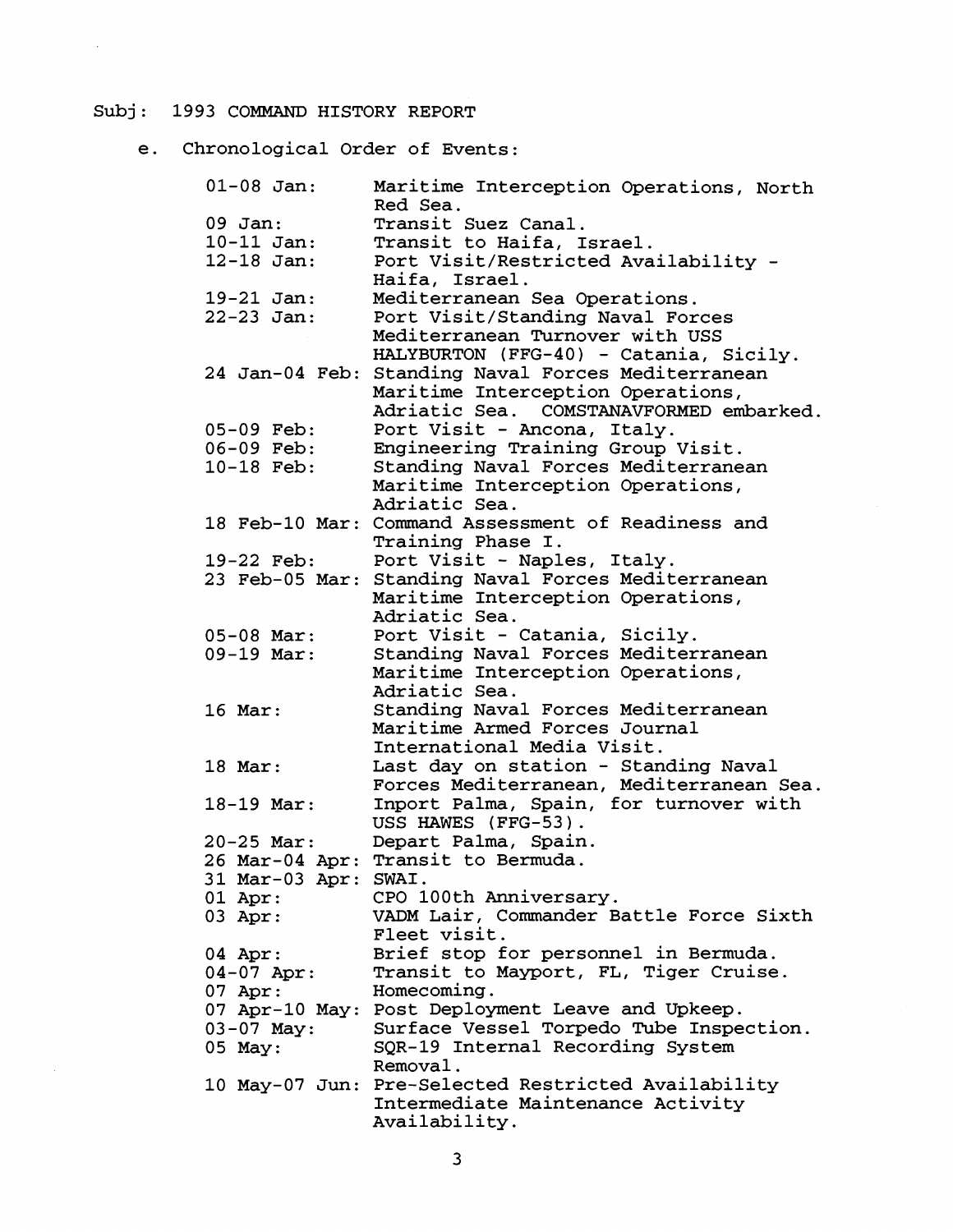$\sim$ 

| $10$ May:      | NATO Secret Control Point Inspection;                 |
|----------------|-------------------------------------------------------|
|                | Hazardous Material Minimization Program               |
|                | commences.                                            |
| $11 - 14$ May: | Pre-Industrial Engineering Training                   |
|                | Group.                                                |
| $13$ May:      | Ready for Sea/Fast Cruise.                            |
| 16 May:        | Blount Island - PORTFEST '93.                         |
| $17 - 31$ May: | SLQ-32 Pre-Rack Inspection.                           |
|                | 17 May-04 Jun: Mk-13 Material Inspection.             |
| 21 May:        | Communication Material Security Assist                |
|                | Visit.                                                |
| $24 - 27$ May: | Ship Alteration 60003D/60004D/00295D                  |
|                | Installation.                                         |
|                | 24 May-06 Jun: Restricted Availability.               |
| 25 May:        | Alimacani School Children Visit.                      |
| $01 - 07$ Jun: | Hurricane Exercise '93.                               |
| $03$ Jun:      | Ready for Sea/Fast Cruise.                            |
| 07 Jun:        | Underway for Charleston, SC, for                      |
|                | ammunition offload.                                   |
| $07$ Jun:      | Deck Landing Qualifications for CHSW-1                |
|                | H-3's/Burials at Sea.                                 |
|                |                                                       |
| 08 Jun:        | Inport Charleston, SC - Ammunition<br>offload.        |
|                |                                                       |
| $10$ Jun:      | Inport Mayport, FL.                                   |
|                | 16 Jun-13 Aug: Selected Restricted Availability 5 -   |
|                | Concurrent Intemediate Maintenance                    |
|                | Activity Availability.                                |
|                | 21 Jun-09 Jul: MK-75 Pierside overhaul.               |
|                | 21 Jun-09 Jul: SLQ-32 Alfa upgrade.                   |
| $21 - 25$ Jun: | Surface Warfare Training Week.                        |
| $07-16$ Jul:   | Ship Alteration Package Installation.                 |
|                | 07 Jul-02 Aug: Electric Laundry Upgrade Installation. |
| $10-23$ Jul:   | Mk-75 Material Inspection.                            |
| $08-09$ Jul:   | COMNAVSURFLANT Total Quality Leadership               |
|                | Blitz.                                                |
| $13 - 18$ Jul: | Naval Reserve Destroyer Squadron                      |
|                | Atlantic Det 202 Annual Training.                     |
| 19-23 Jul:     | Industrial Engineering Training Group                 |
|                | Visit.                                                |
|                | 29 Jul-18 Aug: Ship Instrument System Calibration     |
|                | Visit.                                                |
| 03 Aug:        | RADM Mazach, Commander Carrier Group 2                |
|                | Visit.                                                |
| $05$ Aug:      | Dock Trials.                                          |
|                | Ready for Sea/Fast Cruise.                            |
| $09$ Aug:      |                                                       |
| 10 Aug:        | Sea Trials.                                           |
| $14 - 30$ Aug: | Restricted Availability.                              |
| $16 - 20$ Aug: | Post-Industrial Engineering Training                  |
|                | Group Visit.                                          |
|                | 16 Aug-04 Sep: Shipwide Deck Replacement.             |
| 19 Aug:        | Physical Security Assist Team Visit.                  |
| 26 Aug:        | Squadron Light Off Examination.                       |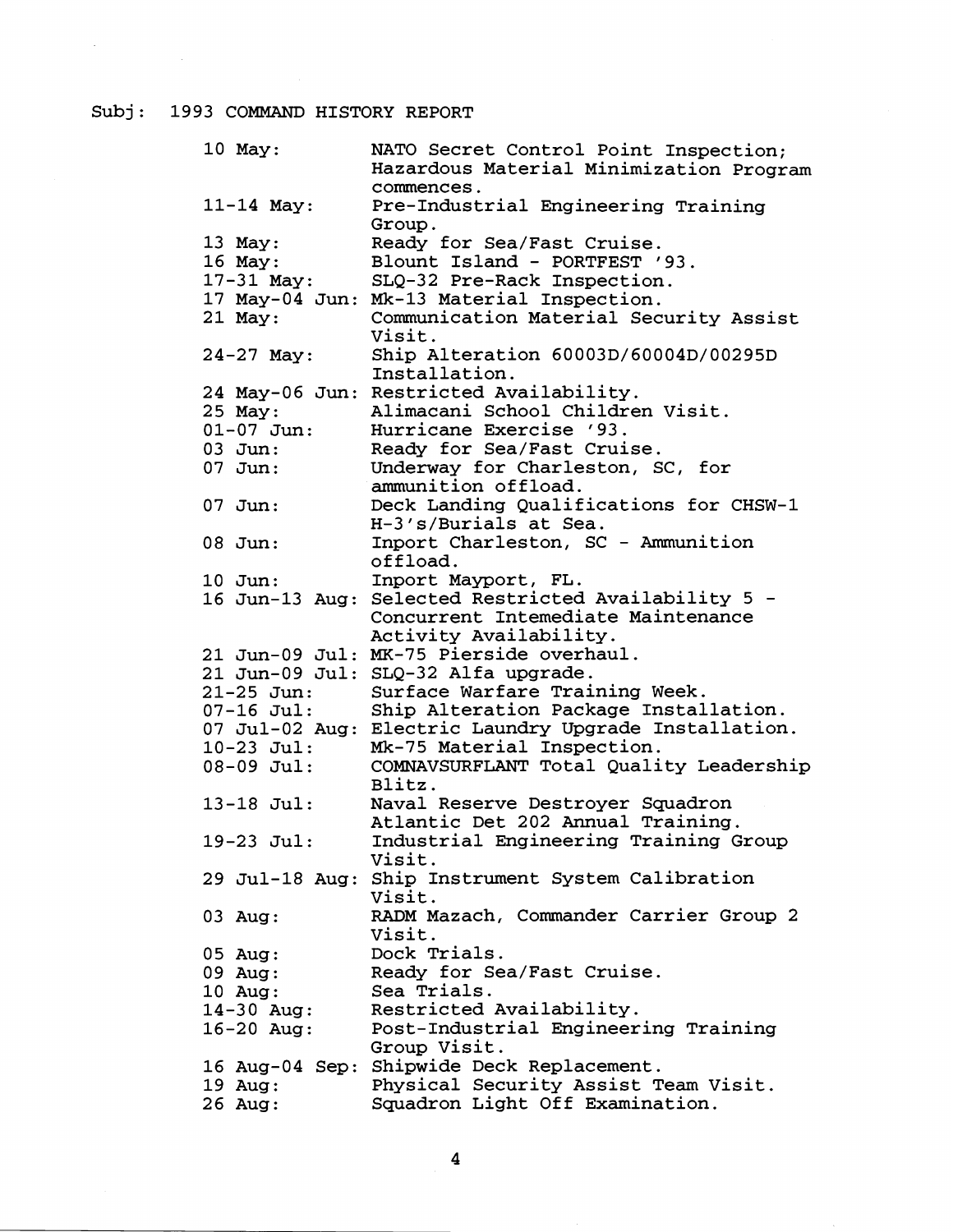|                | 30 Aug-03 Sep: Aviation Readiness Examination/Aviation<br>Certification.                |
|----------------|-----------------------------------------------------------------------------------------|
|                | 30 Aug-03 Sep: Overall Combat System Operability Test<br>Validation/Review.             |
| $10-13$ Sep:   | Underway for Shuttle Operations/Transit<br>to Charleston, SC, for Ammunition<br>Onload. |
| $11 - 12$ Sep: | Naval Reserve Destroyer Squadron<br>Atlantic Det 202 Inactive Duty Travel<br>Training.  |
| $13 - 14$ Sep: | Inport Charleston, SC, for Ammunition<br>Onload.                                        |
| $15 - 18$ Sep: | Underway transit to Guantanamo Bay, CU,<br>for Brief Stop for Fuel.                     |
| 18 Sep-15 Oct: | Counter Drug Operations, Caribbean Sea.                                                 |
| $16-19$ Oct:   | Underway transit to Mayport, FL.                                                        |
| 26-29 Oct:     | Command Assessment of Readiness and<br>Training Phase II.                               |
| $06-10$ Dec:   | Engineering Training Group Visit.                                                       |
| 07 Dec:        | Pearl Harbor Day Ceremony underway,<br>Jacksonville OPAREA.                             |
| $13 - 31$ Dec: | Holiday Leave and Upkeep period.                                                        |

4. Historical Narrative.

MCINERNEY began 1993 in the middle of a 6 month deployment that saw her in the Red and Adriatic Seas conducting Maritime Interception Operations. At the start of the year, MCINERNEY left the Red Sea to transit the Suez Canal and arrive in Haifa, Israel, for a short maintenance period before reporting to the Adriatic for operations with Standing Naval Forces Mediterranean (SNFM) .

As a member of SNFM, MCINERNEY once again conducted Maritime Interception Operations, with Italian RADM Martinotti, COMSTANAVFORMED, embarked. The number of boarding opportunities was less in the Adriatic, but MCINERNEY played a vital role as a deterrent.

In March, MCINERNEY headed home via Palma, Spain, where she turned over with the USS HAWES (FFG-53) and enjoyed some welldeserved liberty. The ship embarked tigers in Bermuda and conducted a Tiger Cruise prior to arriving in Mayport, FL, on 7 April. MCINERNEY commenced a one-month leave and upkeep period before being chosen as Mayport's representative ship for Jacksonville Port Authority's First Annual PORTFEST '93.

The ship underwent a Selected Restricted Availability from June to August after an ammunition offload in the beginning of June. The SRA afforded MCINERNEY valuable training time for the crew including everything from Shipboard Firefighting Team training to a COMNAVSURFLANT Total Quality Leadership "Blitz" in August. After the SRA, the ship was underway again in September